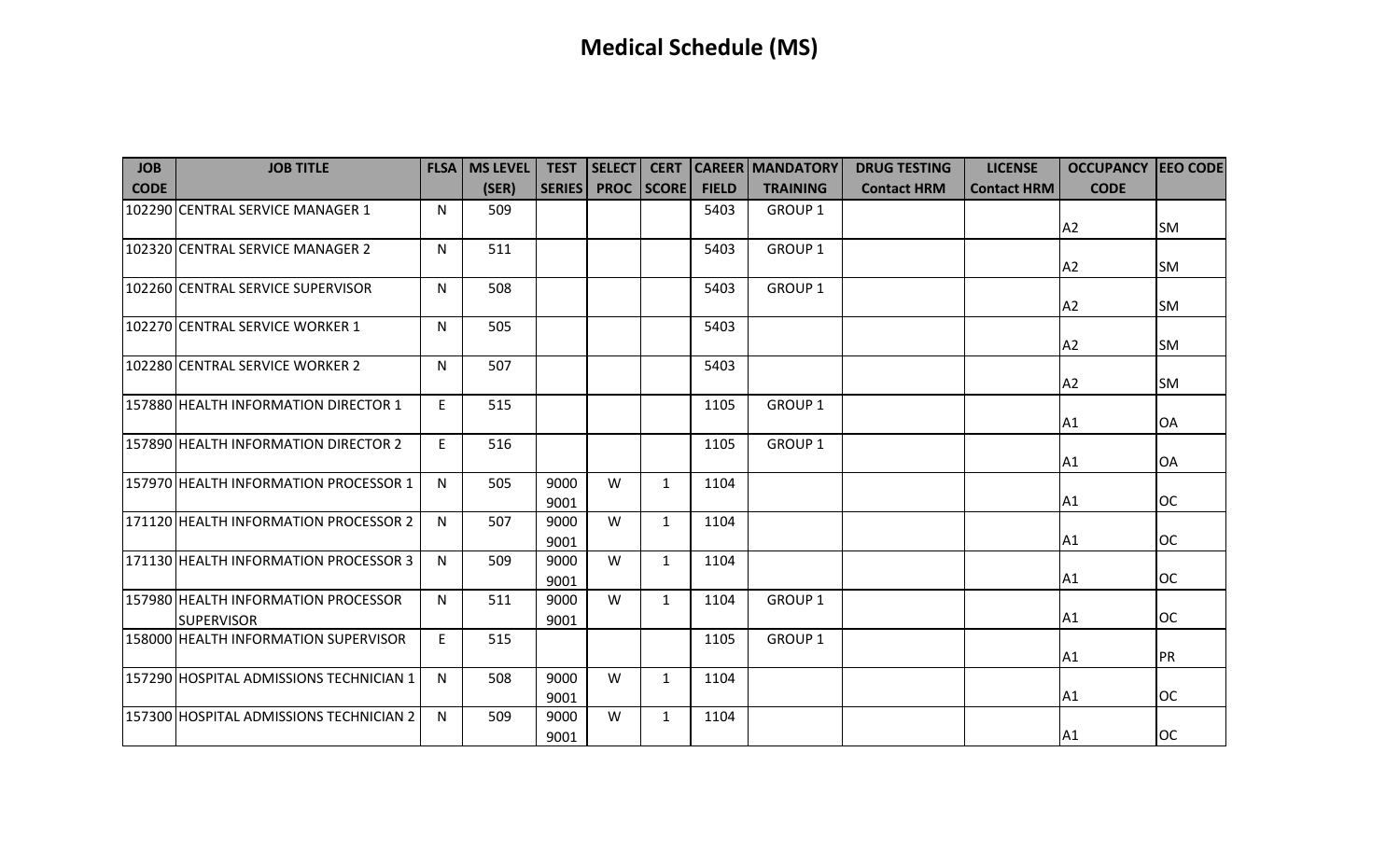| <b>JOB</b>  | <b>JOB TITLE</b>                                           | <b>FLSA</b>  | <b>MS LEVEL</b> | <b>TEST</b>   | <b>SELECT</b> | <b>CERT</b>  |              | <b>CAREER MANDATORY</b> | <b>DRUG TESTING</b> | <b>LICENSE</b>     | <b>OCCUPANCY EEO CODE</b> |            |
|-------------|------------------------------------------------------------|--------------|-----------------|---------------|---------------|--------------|--------------|-------------------------|---------------------|--------------------|---------------------------|------------|
| <b>CODE</b> |                                                            |              | (SER)           | <b>SERIES</b> | <b>PROC</b>   | <b>SCORE</b> | <b>FIELD</b> | <b>TRAINING</b>         | <b>Contact HRM</b>  | <b>Contact HRM</b> | <b>CODE</b>               |            |
|             | 157310 HOSPITAL ADMISSIONS TECHNICIAN 3                    | N            | 510             | 9000          | W             | $\mathbf{1}$ | 1104         |                         |                     |                    |                           |            |
|             |                                                            |              |                 | 9001          |               |              |              |                         |                     |                    | A <sub>1</sub>            | loc        |
|             | 157320 HOSPITAL ADMISSIONS TECHNICIAN 4                    | N.           | 511             |               |               |              | 1104         | <b>GROUP 1</b>          |                     |                    | A1                        | loc        |
|             | 117130 LABORATORY TECHNICAL ASSISTANT                      | $\mathsf{N}$ | 504             |               |               |              | 5611         |                         |                     |                    | E <sub>6</sub>            | <b>IPA</b> |
|             | 117140 LABORATORY TECHNICAL ASSISTANT                      | N.           | 505             |               |               |              | 5611         |                         |                     |                    | E <sub>6</sub>            | <b>PA</b>  |
|             | 172400 LABORATORY TECHNICAL ASSISTANT                      | $\mathsf{N}$ | 506             |               |               |              | 5611         |                         |                     |                    | E <sub>6</sub>            | <b>PA</b>  |
|             | 172410 LABORATORY TECHNICAL ASSISTANT<br><b>SUPERVISOR</b> | $\mathsf{N}$ | 507             |               |               |              | 5611         | <b>GROUP 1</b>          |                     |                    | E <sub>6</sub>            | <b>PA</b>  |
| 117150      | <b>LABORATORY TECHNICIAN 1</b>                             | N            | 508             |               |               |              | 5611         |                         |                     |                    | E <sub>6</sub>            | <b>TE</b>  |
|             | 117160 LABORATORY TECHNICIAN 2                             | N            | 509             |               |               |              | 5611         |                         |                     |                    | E <sub>6</sub>            | <b>TE</b>  |
|             | 172420 LABORATORY TECHNICIAN 3                             | N            | 510             |               |               |              | 5611         |                         |                     |                    | E <sub>6</sub>            | <b>TE</b>  |
|             | 172440 LABORATORY MANAGER                                  | N            | 512             |               |               |              | 5611         | <b>GROUP 2</b>          |                     |                    | E <sub>6</sub>            | <b>OA</b>  |
|             | <b>LABORATORY TECHNICIAN</b><br>172430 SUPERVISOR          | N            | 511             |               |               |              | 5611         | <b>GROUP 1</b>          |                     |                    | E <sub>6</sub>            | <b>TE</b>  |
|             | 117260 MEDICAL LABORATORY<br><b>TECHNOLOGIST 1</b>         | N            | 514             |               |               |              | 5609         |                         |                     |                    | E <sub>6</sub>            | <b>IPR</b> |
|             | 117270 MEDICAL LABORATORY<br><b>TECHNOLOGIST 2</b>         | E            | 515             |               |               |              | 5609         |                         |                     |                    | E <sub>6</sub>            | <b>IPR</b> |
|             | 117280 MEDICAL LABORATORY<br><b>TECHNOLOGIST 3</b>         | E            | 516             |               |               |              | 5609         |                         |                     |                    | E <sub>6</sub>            | <b>IPR</b> |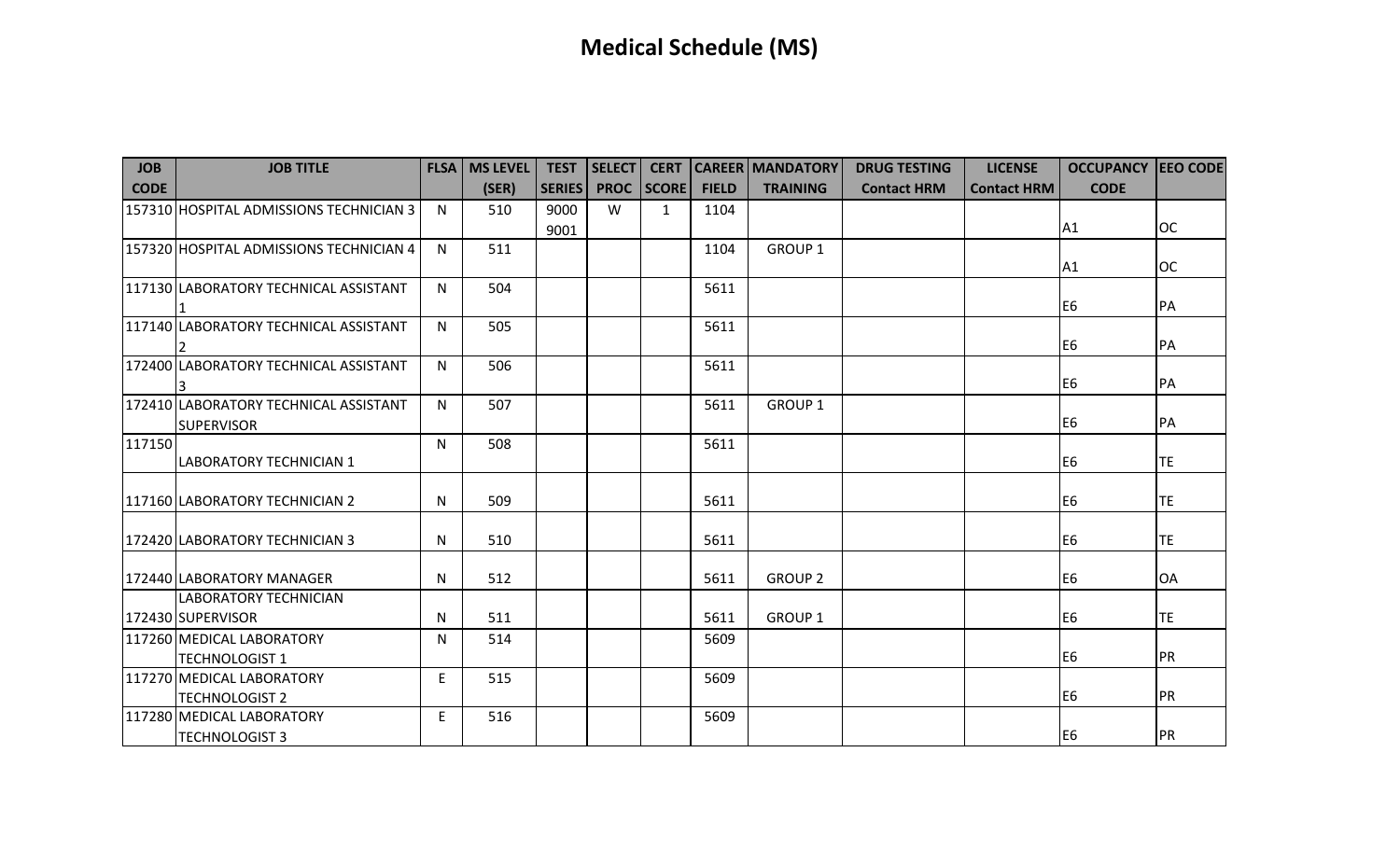| <b>JOB</b>  | <b>JOB TITLE</b>                     |   | <b>FLSA   MS LEVEL</b> | <b>TEST</b>   | <b>SELECT</b> | <b>CERT</b>       |              | <b>CAREER MANDATORY</b> | <b>DRUG TESTING</b> | <b>LICENSE</b>     | <b>OCCUPANCY EEO CODE</b> |           |
|-------------|--------------------------------------|---|------------------------|---------------|---------------|-------------------|--------------|-------------------------|---------------------|--------------------|---------------------------|-----------|
| <b>CODE</b> |                                      |   | (SER)                  | <b>SERIES</b> |               | <b>PROC SCORE</b> | <b>FIELD</b> | <b>TRAINING</b>         | <b>Contact HRM</b>  | <b>Contact HRM</b> | <b>CODE</b>               |           |
|             | 117290 MEDICAL LABORATORY            | E | 517                    |               |               |                   | 5609         | GROUP 1                 |                     |                    |                           |           |
|             | <b>TECHNOLOGIST SUPERVISOR</b>       |   |                        |               |               |                   |              |                         |                     |                    | E <sub>6</sub>            | <b>PR</b> |
|             | 100400 NURSING ASSISTANT 2           | N | 505                    |               |               |                   | 5503         |                         |                     |                    | E <sub>5</sub>            | <b>PA</b> |
|             | 111240 PHARMACIST 1 - INTERN         | E | 521                    |               |               |                   | 5204         |                         |                     |                    | E <sub>1</sub>            | PR        |
|             | 168950 PHARMACIST 2                  | E | 523<br>(29.00/hr)      |               |               |                   | 5204         |                         |                     |                    | E <sub>1</sub>            | PR        |
|             | 168960 PHARMACIST 3                  | E | 524                    |               |               |                   | 5204         |                         |                     |                    | E <sub>1</sub>            | PR        |
|             | 168970 PHARMACIST 4                  | E | 526                    |               |               |                   | 5204         | <b>GROUP 1</b>          |                     |                    | E <sub>1</sub>            | <b>PR</b> |
|             | 171220 PHARMACIST 5 - A              | E | 527                    |               |               |                   | 5204         |                         |                     |                    | E <sub>1</sub>            | <b>OA</b> |
|             | 171230 PHARMACIST 5 - B              | E | 528                    |               |               |                   | 5204         | <b>GROUP 2</b>          |                     |                    | E <sub>1</sub>            | OA        |
|             | 171240 PHARMACIST 6                  | E | 529                    |               |               |                   | 5204         | <b>GROUP 2</b>          |                     |                    | E <sub>1</sub>            | OA        |
|             | 159340 PHARMACY TECHNICIAN 1-TRAINEE | N | 507                    |               |               |                   | 1104         |                         |                     |                    | E <sub>5</sub>            | PA        |
|             | 159350 PHARMACY TECHNICIAN 2         | N | 508                    |               |               |                   | 1104         |                         |                     |                    | E <sub>5</sub>            | PA        |
|             | 150000 PRACTICAL NURSE LICENSED-1    | N | 509                    |               |               |                   | 5505         |                         |                     |                    | E <sub>5</sub>            | TE        |
|             | 150010 PRACTICAL NURSE LICENSED-2    | N | 510                    |               |               |                   | 5505         |                         |                     |                    | E <sub>5</sub>            | TE        |
|             | 150020 PRACTICAL NURSE LICENSED-3    | N | 511                    |               |               |                   | 5505         |                         |                     |                    | E <sub>5</sub>            | TE        |